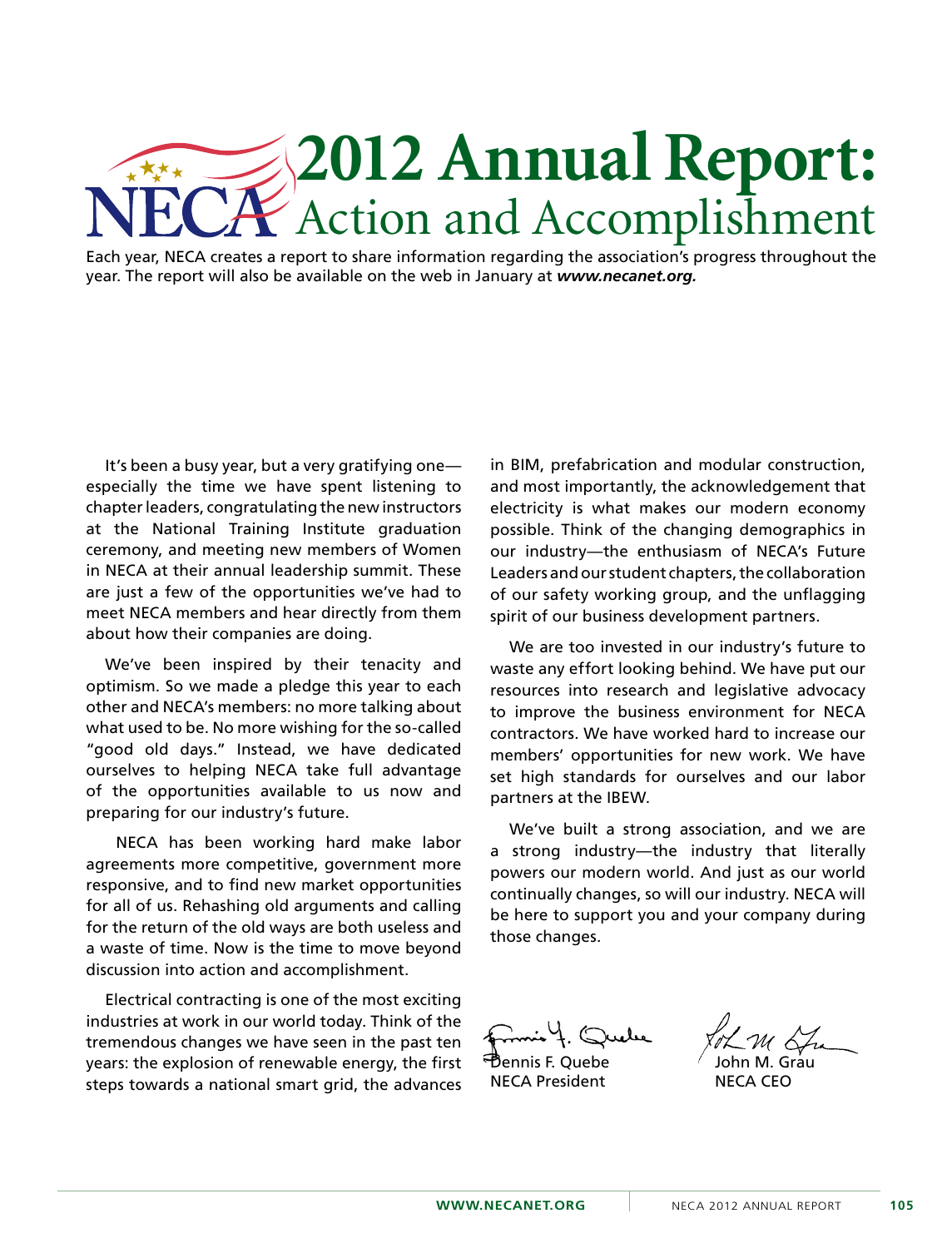

Despite the overwhelming amounts spent during the 2012 national election cycle, the looming fiscal cliff, and construction unemployment still above the national average, this year had the dubious distinction of being one of Congress's least productive since WW II. NECA's government affairs team used the time to improve and expand our legislative agenda and presence on Capitol Hill, keeping the issues important to electrical contractors in front of Members of Congress.

In contrast to the slow progress of the months before the November elections, the lame duck session of Congress since the elections has been tremendously busy. Many of the so-called "fiscal cliff" measures directly affected business owners like NECA contractors, like repeal of the estate tax, reducing overall tax rates, improving energy efficiency incentives, solving pension reform, and investing in our nation's infrastructure. NECA is working with Congress to get more done that actually addresses the economic conditions affecting our members and improving their ability to expand, borrow, invest, and hire.

Through ECPAC, NECA has received greater visibility, access, and influence in government through personal involvement and financial commitments. NECA exceeded the \$1.7 millionplus threshold for ECPAC annually since 2004, holding ECPAC's place among the elite as the largest specialty contractor PAC in the country. PLC Chairman Tom Wolden put forth two new goals in

2012 as part of NECA's political priorities: increase the number of PLC chapters and secure at least one ECPAC contribution from every state.

ECPAC invested in almost 200 Congressional races across the country, and our efforts were rewarded with the return of several good friends of NECA and some new allies. However, we also lost some of our long-time supporters in fiercely partisan elections. However, we can't rest on past success or regrets. We have to look toward the future and the job we have ahead of us, educating nearly 100 new Members of Congress about the industry and contractors NECA represents.

Advocacy also took NECA to the two national political conventions, Republicans in Tampa and Democrats in Charlotte. In Tampa, NECA sponsored receptions for the Florida, Illinois, and New York delegations; an event for the House Transportation and Infrastructure Committee; and NECA supported several Members of Congress that support the electrical construction industry. In Charlotte, NECA also hosted several events for Members of Congress and participated in more than a dozen elated events.

A highlight during the Tampa RNC was LC District 3 Regional Chairman Mark Mazur's company, MJM Electric, Inc., performing the electrical work for the entire Convention. In addition, Mazur hosted a 50-person fundraiser at his offices for his Congressman, Rep. Gus Bilirakis. Several members of the Florida delegation attended as well as local business owners representing electrical, general contractors, architects and manufacturers.

These personal connections of advocacy, where elected officials hear directly from their constituents working in their communities, are what make NECA unique on Capitol Hill. More than 25 percent of our members contributed to ECPAC this year—that's more than five times the national association average. NECA contractors take advocacy seriously, and it's our responsibility to represent well on the Hill and beyond.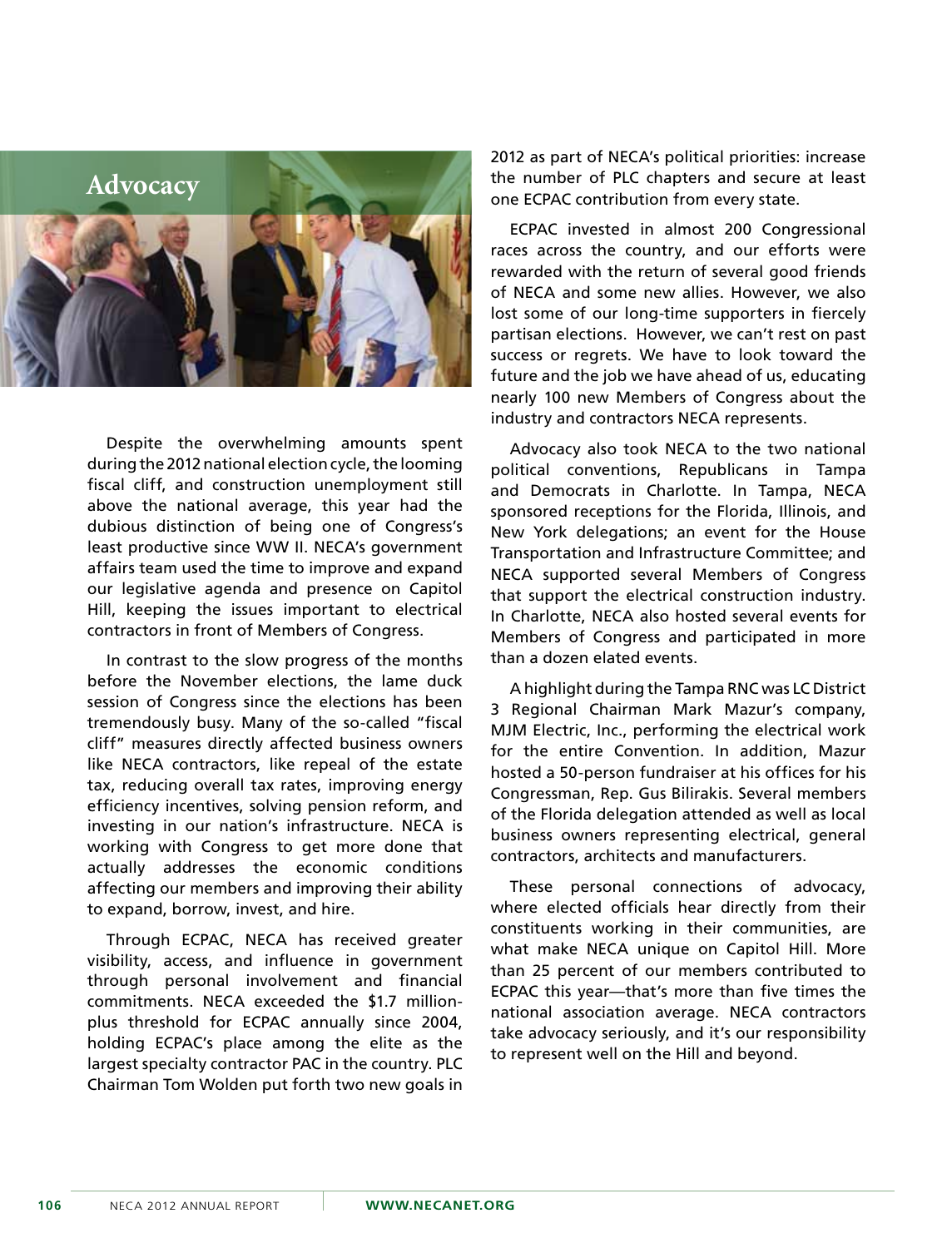

The foundation of any positive relationship must open, honest communication. At NECA, we focus on our communication efforts on the ability to learn the facts, the vision to see what's possible, the courage to push for change, and the tenacity to get results.

While communication is at the core of all NECA programs, no where it is more important than in our labor relations partnership with the IBEW. We start by gathering facts: NECA's Labor Relations Task Force spent a year studying controversial issues surrounding defined benefit pension plans, along with the overall fringe benefit costs burdening our signatory contractors. They issued their report of findings and recommendations in August. The report tackles the tough questions head-on and points us in the direction of both short- and long-term solutions to this problem—a vision to see what's possible.

Armed with information and a vision, we've now entered the phase of pursuing change. While we are extremely proud of the benefits NECA contractors can offer our workforce, we know these benefits are fast reaching levels where they cannot be sustained, let alone expanded. We can't allow the inflexibility and ineffectiveness of the current benefits programs to prevent NECA contractors from pursuing new work. Compromise will only be achieved through more communication, and solution will be one that delivers reasonable results to all parties.

The same is true of the CW/CE program. The success of CW/CE is achieved first through raising awareness of the program and secondly, through implementation. NECA contractors who commit to using CW/CEs need a change in their business model and resources to ensure they can use these worker classifications to improve their efficiency and productivity. We support their efforts to use these worker classifications in order to respond to a shift to composite crews and personnel for electrical construction. We'll get there, but only if we continue to keep the lines of communication open with the IBEW.

Communication with NECA members and chapters remains essential to our national programs. Feedback from electrical contractors, industry stakeholders and chapter leaders working in the trenches of their local markets are how we shape and evolve our programs. Half of all *National Electrical Installation Standards* published by NECA in 2012 dealt with the energy solutions market; we created standards for this work where none had previously existed. Without your willingness to share your expertise, this would not be possible.

And we're looking to the future, connecting members with the next generation of electrical contractors through our student chapters and corporate mentoring programs. Our new NECA Now Conference in April 2013 will showcase how NECA is changing to meet industry needs. NECA Now will be the next level of executive leadership engagement for NECA contractors. The event will offer ample opportunities for electrical construction executives to connect with their fellow contractors from across the country, not just their own states and regions. The focus will be on establishing relationships and learning from each other, as well as top business experts in risk management, financing, market development and time management. You helped make this program a reality, and we hope it meets your expectations.